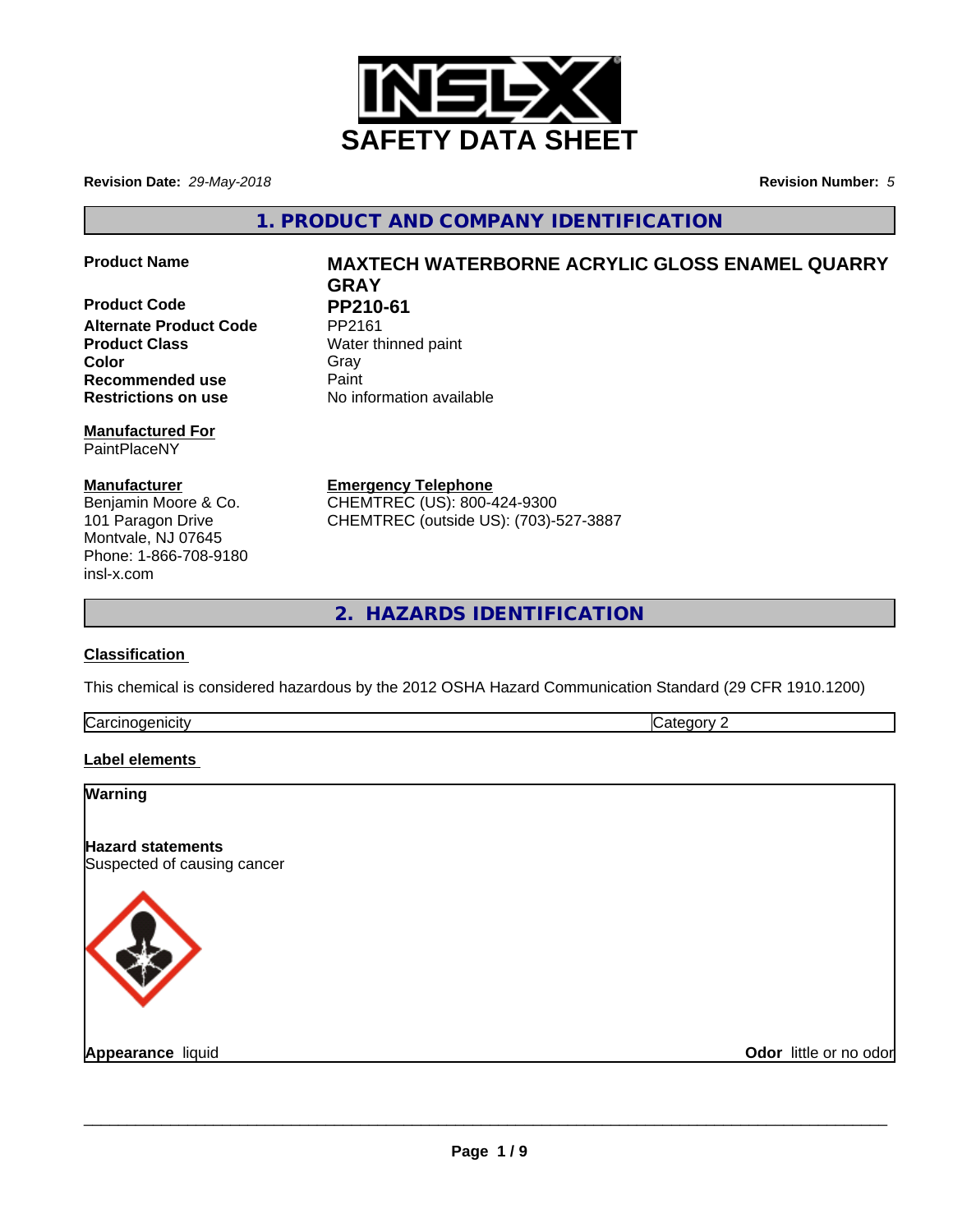### **Precautionary Statements - Prevention**

Obtain special instructions before use Do not handle until all safety precautions have been read and understood Use personal protective equipment as required

# **Precautionary Statements - Response**

IF exposed or concerned: Get medical advice/attention

### **Precautionary Statements - Storage**

Store locked up

#### **Precautionary Statements - Disposal**

Dispose of contents/container to an approved waste disposal plant

### **Hazards not otherwise classified (HNOC)**

Not applicable

#### **Other information**

No information available

### **Other hazards**

 **CAUTION:** All floor coatings may become slippery when wet. Where non-skid characteristics are desired, a small amount of clean sand may be added. Stir often during application.

May cause allergic skin reaction

# **3. COMPOSITION INFORMATION ON COMPONENTS**

| <b>Chemical name</b>                                                         | <b>CAS No.</b> | Weight-% |
|------------------------------------------------------------------------------|----------------|----------|
| Titanium dioxide                                                             | 13463-67-7     |          |
| Kaolin                                                                       | 1332-58-7      |          |
| Propanoic acid, 2-methyl-, monoester with<br>2,2,4-trimethyl-1,3-pentanediol | 25265-77-4     |          |
| Hexanedioic acid, dihydrazide                                                | 1071-93-8      | 0.5      |
| Carbon black                                                                 | 1333-86-4      | 0.5      |
| Ammonia                                                                      | 7664-41-7      | 0.5      |

|                       | 4. FIRST AID MEASURES                                                                                    |
|-----------------------|----------------------------------------------------------------------------------------------------------|
| <b>General Advice</b> | No hazards which require special first aid measures.                                                     |
| <b>Eye Contact</b>    | Rinse thoroughly with plenty of water for at least 15 minutes and consult a<br>physician.                |
| <b>Skin Contact</b>   | Wash off immediately with soap and plenty of water while removing all<br>contaminated clothes and shoes. |
| <b>Inhalation</b>     | Move to fresh air. If symptoms persist, call a physician.                                                |
| Ingestion             | Clean mouth with water and afterwards drink plenty of water. Consult a physician<br>if necessary.        |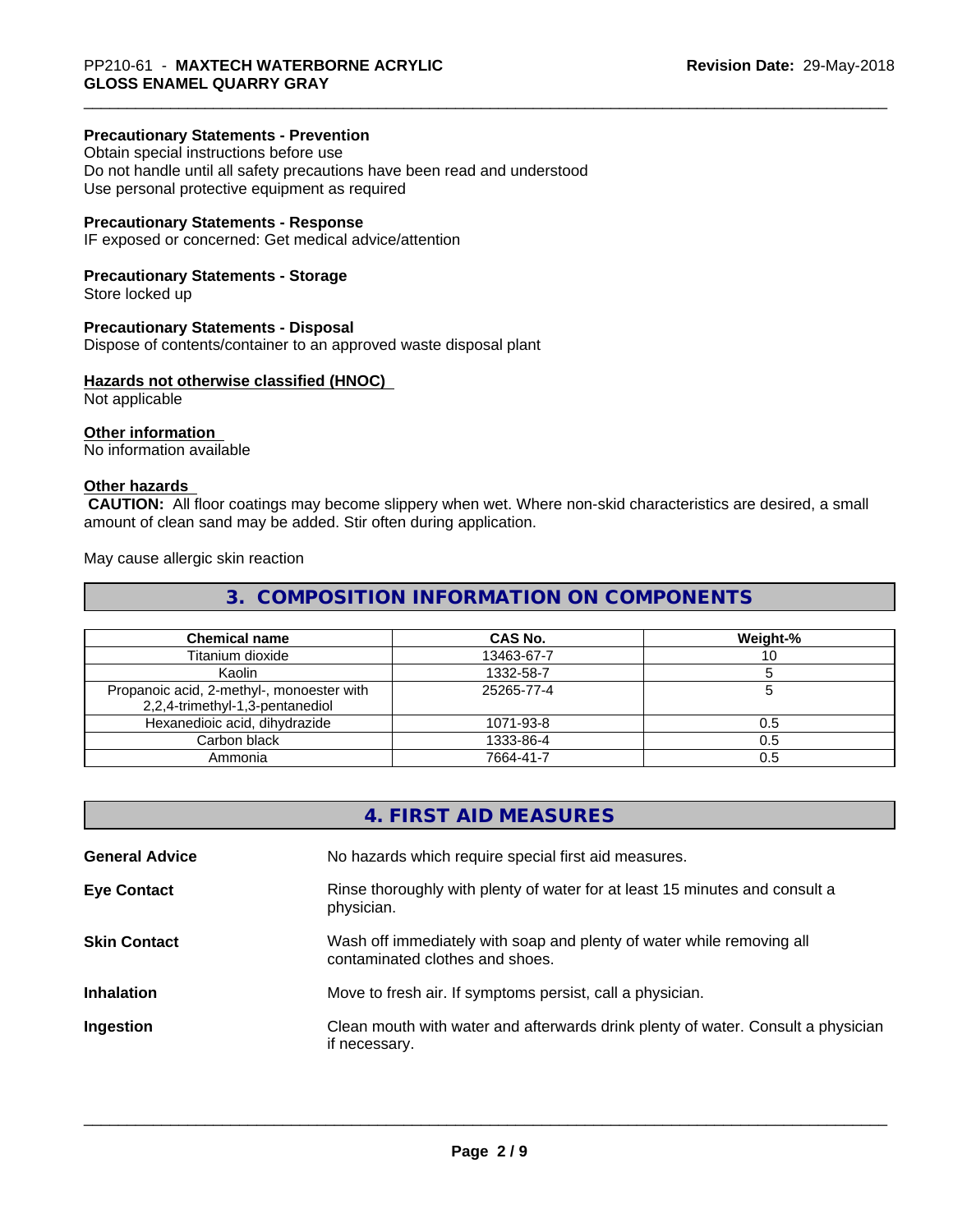| <b>Most Important</b><br><b>Symptoms/Effects</b>                                 | May cause allergic skin reaction. |                                                                                                                                              |                                                                                                            |  |
|----------------------------------------------------------------------------------|-----------------------------------|----------------------------------------------------------------------------------------------------------------------------------------------|------------------------------------------------------------------------------------------------------------|--|
| <b>Notes To Physician</b>                                                        | Treat symptomatically.            |                                                                                                                                              |                                                                                                            |  |
|                                                                                  |                                   | 5. FIRE-FIGHTING MEASURES                                                                                                                    |                                                                                                            |  |
| <b>Suitable Extinguishing Media</b>                                              |                                   |                                                                                                                                              | Use extinguishing measures that are appropriate to local<br>circumstances and the surrounding environment. |  |
| <b>Protective Equipment And Precautions For</b><br><b>Firefighters</b>           |                                   | As in any fire, wear self-contained breathing apparatus<br>pressure-demand, MSHA/NIOSH (approved or equivalent)<br>and full protective gear. |                                                                                                            |  |
| <b>Specific Hazards Arising From The Chemical</b>                                |                                   | Closed containers may rupture if exposed to fire or<br>extreme heat.                                                                         |                                                                                                            |  |
| <b>Sensitivity To Mechanical Impact</b>                                          |                                   | No                                                                                                                                           |                                                                                                            |  |
| <b>Sensitivity To Static Discharge</b>                                           |                                   | No                                                                                                                                           |                                                                                                            |  |
| <b>Flash Point Data</b><br>Flash Point (°F)<br>Flash Point (°C)<br><b>Method</b> |                                   | Not applicable<br>Not applicable<br>Not applicable                                                                                           |                                                                                                            |  |
| <b>Flammability Limits In Air</b>                                                |                                   |                                                                                                                                              |                                                                                                            |  |
| Lower flammability limit:<br><b>Upper flammability limit:</b>                    |                                   | Not applicable<br>Not applicable                                                                                                             |                                                                                                            |  |
| Health: 1<br><b>NFPA</b>                                                         | Flammability: 0                   | Instability: 0                                                                                                                               | <b>Special: Not Applicable</b>                                                                             |  |
| <b>NFPA Legend</b><br>0 - Not Hazardous<br>1 - Slightly                          |                                   |                                                                                                                                              |                                                                                                            |  |

- 2 Moderate
- 3 High
- 4 Severe

*The ratings assigned are only suggested ratings, the contractor/employer has ultimate responsibilities for NFPA ratings where this system is used.*

*Additional information regarding the NFPA rating system is available from the National Fire Protection Agency (NFPA) at www.nfpa.org.*

# **6. ACCIDENTAL RELEASE MEASURES**

| <b>Personal Precautions</b>      | Avoid contact with skin, eyes and clothing. Ensure adequate ventilation.                             |
|----------------------------------|------------------------------------------------------------------------------------------------------|
| <b>Other Information</b>         | Prevent further leakage or spillage if safe to do so.                                                |
| <b>Environmental precautions</b> | See Section 12 for additional Ecological Information.                                                |
| <b>Methods for Cleaning Up</b>   | Soak up with inert absorbent material. Sweep up and shovel into suitable<br>containers for disposal. |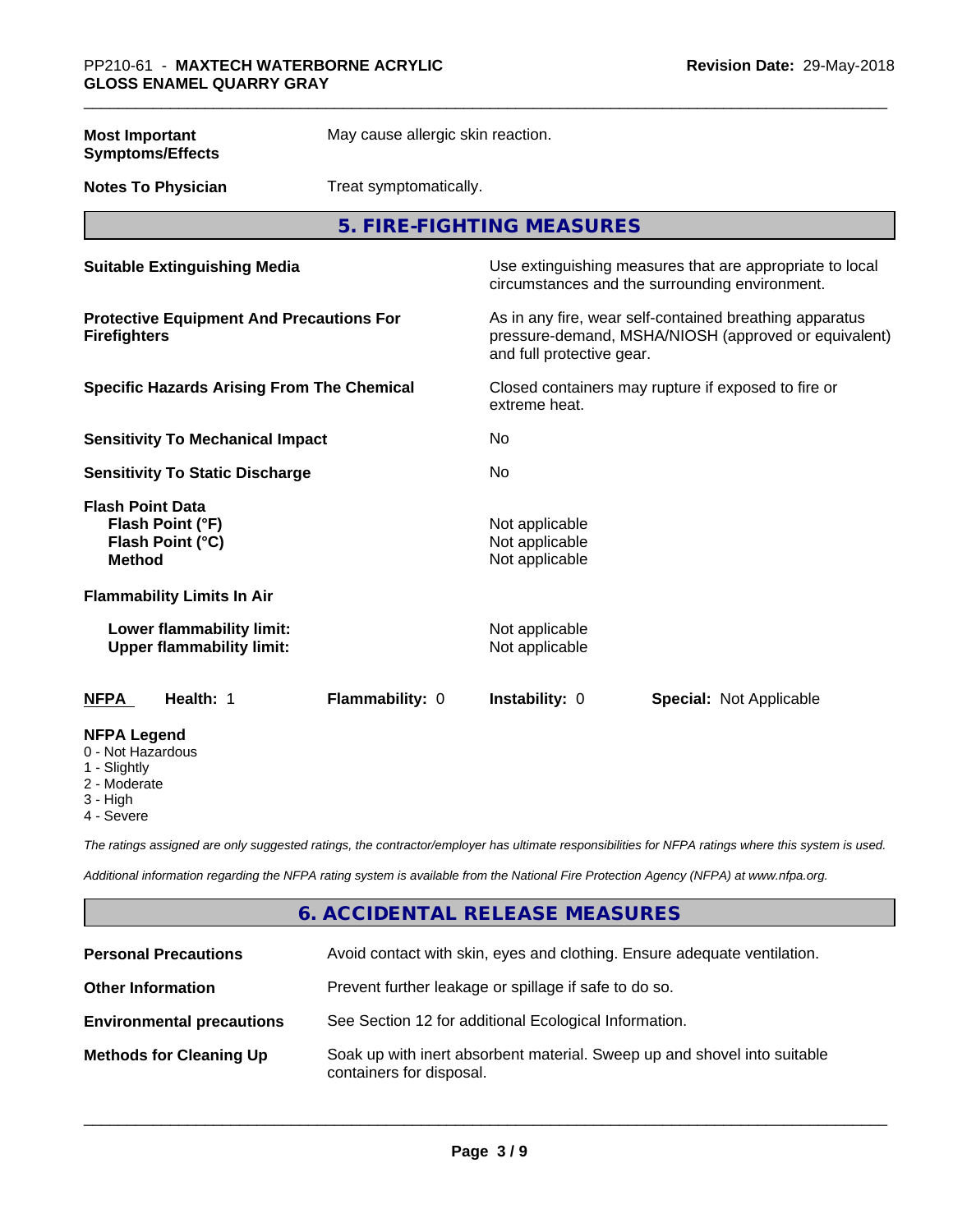|                               | 7. HANDLING AND STORAGE                                                                                                                                                          |
|-------------------------------|----------------------------------------------------------------------------------------------------------------------------------------------------------------------------------|
| <b>Handling</b>               | Avoid contact with skin, eyes and clothing. Avoid breathing vapors, spray mists or<br>sanding dust. In case of insufficient ventilation, wear suitable respiratory<br>equipment. |
| <b>Storage</b>                | Keep container tightly closed. Keep out of the reach of children.                                                                                                                |
| <b>Incompatible Materials</b> | No information available                                                                                                                                                         |

# **8. EXPOSURE CONTROLS/PERSONAL PROTECTION**

#### **Exposure Limits**

| <b>Chemical name</b> | <b>ACGIH TLV</b>          | <b>OSHA PEL</b>            |
|----------------------|---------------------------|----------------------------|
| Titanium dioxide     | 10 mg/m $3$ - TWA         | 15 mg/m $3$ - TWA          |
| Kaolin               | 2 mg/m <sup>3</sup> - TWA | 15 mg/m <sup>3</sup> - TWA |
|                      |                           | $5 \text{ ma/m}^3$ - TWA   |
| Carbon black         | $3 \text{ mg/m}^3$ - TWA  | $3.5 \text{ mg/m}^3$ - TWA |
| Ammonia              | 25 ppm - TWA              | 50 ppm - TWA               |
|                      | 35 ppm - STEL             | $35 \text{ mg/m}^3$ - TWA  |

#### **Legend**

ACGIH - American Conference of Governmental Industrial Hygienists Exposure Limits OSHA - Occupational Safety & Health Administration Exposure Limits N/E - Not Established

| <b>Engineering Measures</b>          | Ensure adequate ventilation, especially in confined areas.                                                                          |  |  |
|--------------------------------------|-------------------------------------------------------------------------------------------------------------------------------------|--|--|
| <b>Personal Protective Equipment</b> |                                                                                                                                     |  |  |
| <b>Eye/Face Protection</b>           | Safety glasses with side-shields.                                                                                                   |  |  |
| <b>Skin Protection</b>               | Protective gloves and impervious clothing.                                                                                          |  |  |
| <b>Respiratory Protection</b>        | In case of insufficient ventilation wear suitable respiratory equipment.                                                            |  |  |
| <b>Hygiene Measures</b>              | Avoid contact with skin, eyes and clothing. Remove and wash contaminated<br>clothing before re-use. Wash thoroughly after handling. |  |  |
|                                      |                                                                                                                                     |  |  |

# **9. PHYSICAL AND CHEMICAL PROPERTIES**

| Appearance                  | liquid                   |
|-----------------------------|--------------------------|
| Odor                        | little or no odor        |
| <b>Odor Threshold</b>       | No information available |
| Density (Ibs/gal)           | $9.20 - 9.30$            |
| <b>Specific Gravity</b>     | $1.10 - 1.12$            |
| рH                          | No information available |
| <b>Viscosity (cps)</b>      | No information available |
| Solubility(ies)             | No information available |
| <b>Water solubility</b>     | No information available |
| <b>Evaporation Rate</b>     | No information available |
| Vapor pressure @20 °C (kPa) | No information available |
| Vapor density               | No information available |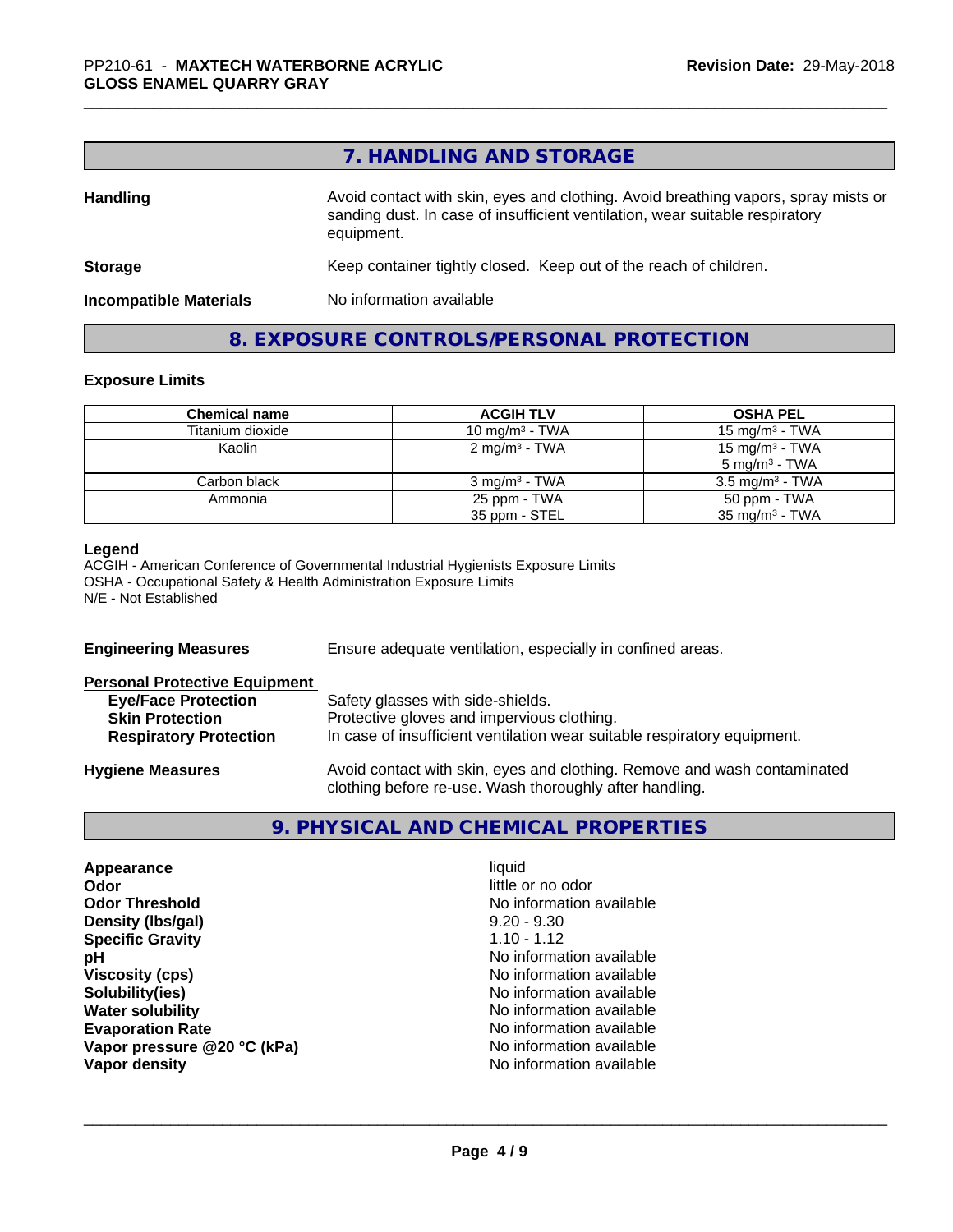| Wt. % Solids                     | $35 - 45$                |
|----------------------------------|--------------------------|
| Vol. % Solids                    | $30 - 40$                |
| Wt. % Volatiles                  | $55 - 65$                |
| Vol. % Volatiles                 | $60 - 70$                |
| VOC Regulatory Limit (g/L)       | < 250                    |
| <b>Boiling Point (°F)</b>        | 212                      |
| Boiling Point (°C)               | 100                      |
| <b>Freezing Point (°F)</b>       | 32                       |
| Freezing Point (°C)              | 0                        |
| Flash Point (°F)                 | Not applicable           |
| Flash Point (°C)                 | Not applicable           |
| Method                           | Not applicable           |
| Flammability (solid, gas)        | Not applicable           |
| <b>Upper flammability limit:</b> | Not applicable           |
| Lower flammability limit:        | Not applicable           |
| Autoignition Temperature (°F)    | No information available |
| Autoignition Temperature (°C)    | No information available |
| Decomposition Temperature (°F)   | No information available |
| Decomposition Temperature (°C)   | No information available |
| <b>Partition coefficient</b>     | No information available |
|                                  |                          |

# **10. STABILITY AND REACTIVITY**

| <b>Reactivity</b>                       | Not Applicable                           |
|-----------------------------------------|------------------------------------------|
| <b>Chemical Stability</b>               | Stable under normal conditions.          |
| <b>Conditions to avoid</b>              | Prevent from freezing.                   |
| <b>Incompatible Materials</b>           | No materials to be especially mentioned. |
| <b>Hazardous Decomposition Products</b> | None under normal use.                   |
| Possibility of hazardous reactions      | None under normal conditions of use.     |

**11. TOXICOLOGICAL INFORMATION**

**Product Information**

#### **Information on likely routes of exposure**

**Principal Routes of Exposure** Eye contact, skin contact and inhalation.

**Acute Toxicity** 

**Product Information** No information available

# **Symptoms** related to the physical, chemical and toxicological characteristics

**Symptoms** No information available

**Delayed and immediate effects as well as chronic effects from short and long-term exposure**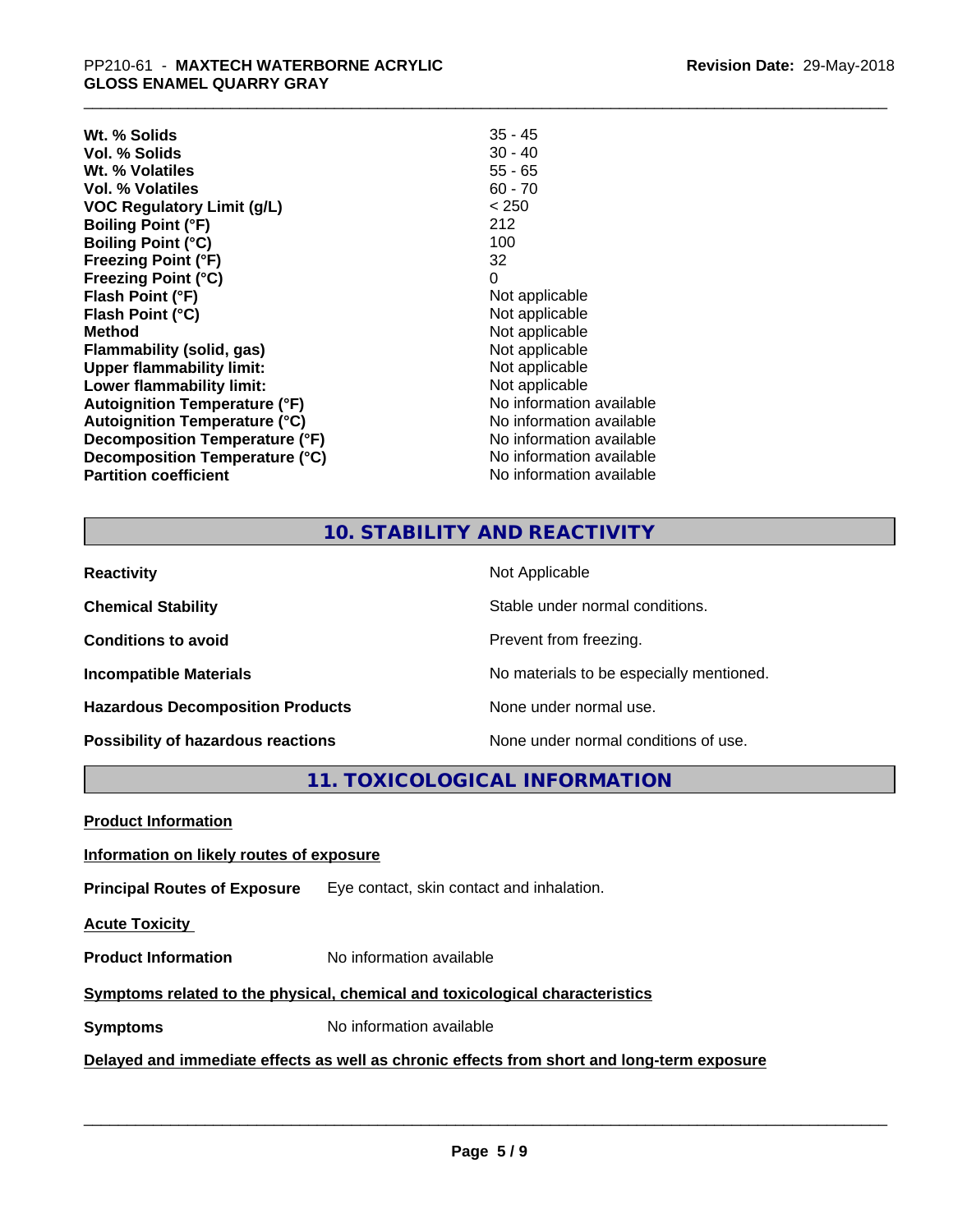| May cause slight irritation.                                                      |
|-----------------------------------------------------------------------------------|
| Substance may cause slight skin irritation. Prolonged or repeated contact may dry |
| skin and cause irritation.                                                        |
| May cause irritation of respiratory tract.                                        |
| Ingestion may cause gastrointestinal irritation, nausea, vomiting and diarrhea.   |
| May cause an allergic skin reaction                                               |
| No information available.                                                         |
| No information available.                                                         |
| No information available.                                                         |
| No information available.                                                         |
| No information available.                                                         |
| No information available.                                                         |
| No information available.                                                         |
| No information available.                                                         |
| No information available                                                          |
|                                                                                   |

#### **Numerical measures of toxicity**

**The following values are calculated based on chapter 3.1 of the GHS document**

| <b>ATEmix (oral)</b>                            | 49140 mg/kg |
|-------------------------------------------------|-------------|
| <b>ATEmix (dermal)</b>                          | 782635      |
| <b>ATEmix (inhalation-dust/mist)</b> 170.4 mg/L |             |

#### **Component Information**

Titanium dioxide LD50 Oral: > 10000 mg/kg (Rat) Kaolin LD50 Oral: > 5000 mg/kg (Rat) Carbon black LD50 Oral: > 15400 mg/kg (Rat) LD50 Dermal: > 3000 mg/kg (Rabbit) Ammonia LC50 Inhalation (Vapor): 2000 ppm (Rat, 4 hr.)

### **Carcinogenicity**

*The information below indicateswhether each agency has listed any ingredient as a carcinogen:.*

| <b>Chemical name</b> | <b>IARC</b>         | <b>NTP</b> | <b>OSHA</b> |
|----------------------|---------------------|------------|-------------|
|                      | 2B - Possible Human |            | Listed      |
| Titanium dioxide     | Carcinoɑen          |            |             |
|                      | 2B - Possible Human |            | Listed      |
| Carbon black         | Carcinogen          |            |             |

• Although IARC has classified titanium dioxide as possibly carcinogenic to humans (2B), their summary concludes: "No significant exposure to titanium dioxide is thought to occur during the use of products in which titanium dioxide is bound to other materials, such as paint."

#### **Legend**

IARC - International Agency for Research on Cancer NTP - National Toxicity Program OSHA - Occupational Safety & Health Administration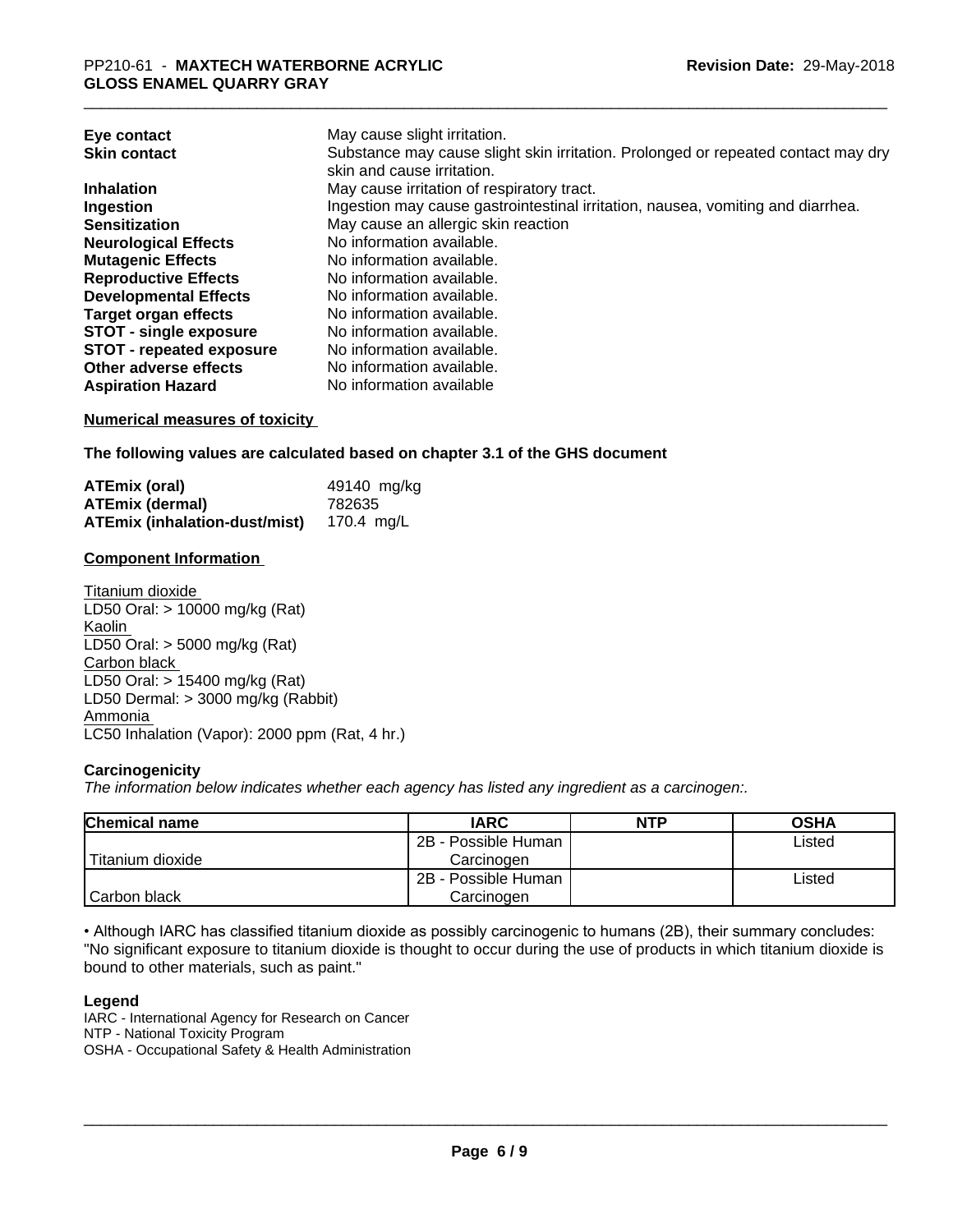# **12. ECOLOGICAL INFORMATION**

# **Ecotoxicity Effects**

The environmental impact of this product has not been fully investigated.

### **Product Information**

#### **Acute Toxicity to Fish**

No information available

#### **Acute Toxicity to Aquatic Invertebrates**

No information available

#### **Acute Toxicity to Aquatic Plants**

No information available

#### **Persistence / Degradability**

No information available.

#### **Bioaccumulation**

No information available.

#### **Mobility in Environmental Media**

No information available.

#### **Ozone**

No information available

#### **Component Information**

#### **Acute Toxicity to Fish**

Titanium dioxide  $LC50:$  > 1000 mg/L (Fathead Minnow - 96 hr.)

#### **Acute Toxicity to Aquatic Invertebrates**

No information available

#### **Acute Toxicity to Aquatic Plants**

No information available

# **13. DISPOSAL CONSIDERATIONS**

**Waste Disposal Method** Dispose of in accordance with federal, state, and local regulations. Local requirements may vary, consult your sanitation department or state-designated environmental protection agency for more disposal options.

 $\overline{\phantom{a}}$  ,  $\overline{\phantom{a}}$  ,  $\overline{\phantom{a}}$  ,  $\overline{\phantom{a}}$  ,  $\overline{\phantom{a}}$  ,  $\overline{\phantom{a}}$  ,  $\overline{\phantom{a}}$  ,  $\overline{\phantom{a}}$  ,  $\overline{\phantom{a}}$  ,  $\overline{\phantom{a}}$  ,  $\overline{\phantom{a}}$  ,  $\overline{\phantom{a}}$  ,  $\overline{\phantom{a}}$  ,  $\overline{\phantom{a}}$  ,  $\overline{\phantom{a}}$  ,  $\overline{\phantom{a}}$ 

# **14. TRANSPORT INFORMATION**

**DOT** Not regulated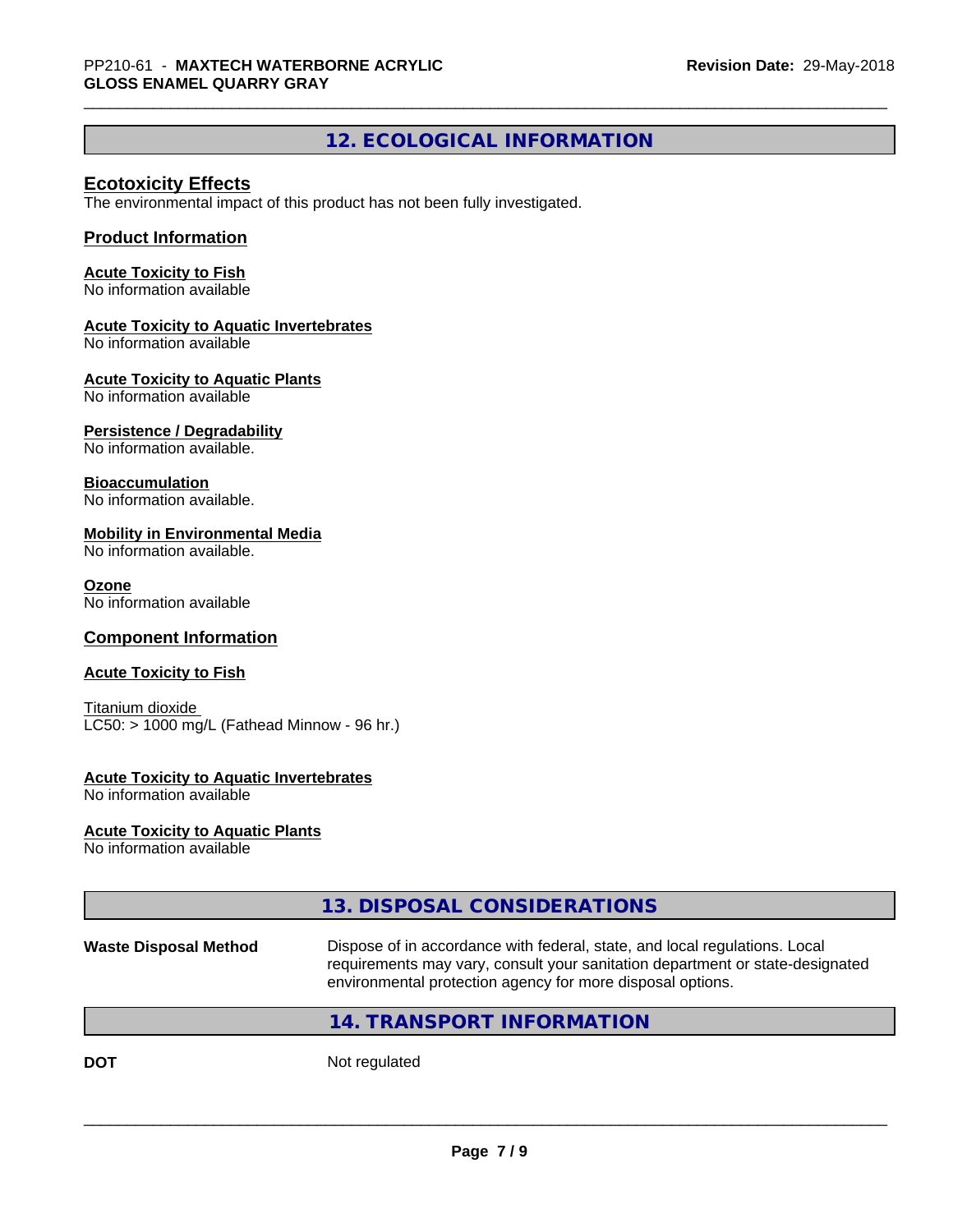| <b>ICAO / IATA</b> | Not regulated |
|--------------------|---------------|
|--------------------|---------------|

# **IMDG / IMO** Not regulated

**15. REGULATORY INFORMATION**

# **International Inventories**

| <b>TSCA: United States</b> | Yes - All components are listed or exempt. |
|----------------------------|--------------------------------------------|
| <b>DSL: Canada</b>         | Yes - All components are listed or exempt. |

# **Federal Regulations**

#### **SARA 311/312 hazardous categorization**

| Acute health hazard               | N٥  |
|-----------------------------------|-----|
| Chronic Health Hazard             | Yes |
| Fire hazard                       | Nο  |
| Sudden release of pressure hazard | Nο  |
| Reactive Hazard                   | N٥  |

### **SARA 313**

Section 313 of Title III of the Superfund Amendments and Reauthorization Act of 1986 (SARA). This product contains a chemical or chemicals which are subject to the reporting requirements of the Act and Title 40 of the Code of Federal Regulations, Part 372:

| <b>Chemical name</b>              | <b>CAS No.</b> | Weight-% | <b>CERCLA/SARA 313</b>     |
|-----------------------------------|----------------|----------|----------------------------|
|                                   |                |          | (de minimis concentration) |
| Diethylene glycol monoethyl ether | 111-90-0       |          |                            |

#### **Clean Air Act,Section 112 Hazardous Air Pollutants (HAPs) (see 40 CFR 61)**

This product contains the following HAPs:

*None*

# **US State Regulations**

# **California Proposition 65**

**AVIMARNING:** Cancer and Reproductive Harm– www.P65warnings.ca.gov

#### **State Right-to-Know**

| <b>Chemical name</b>              | <b>Massachusetts</b> | <b>New Jersey</b> | Pennsylvania |
|-----------------------------------|----------------------|-------------------|--------------|
| Titanium dioxide                  |                      |                   |              |
| Kaolin                            |                      |                   |              |
| Diethylene glycol monoethyl ether |                      |                   |              |
| Carbon black                      |                      |                   |              |